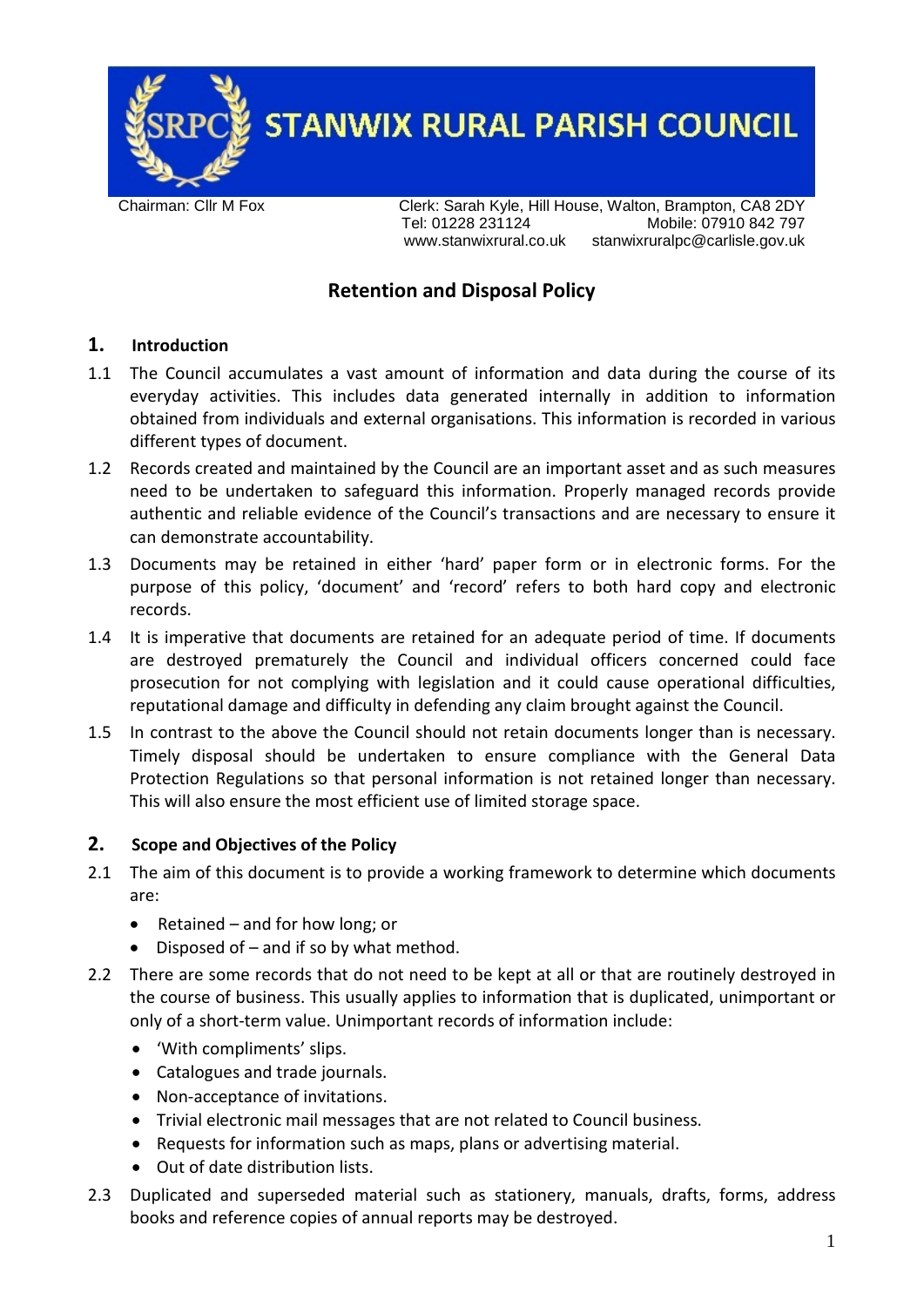2.4 Records should not be destroyed if the information can be used as evidence to prove that something has happened. If destroyed the disposal needs to be disposed of under the General Data Protection Regulations

#### **3. Roles and Responsibilities for Document Retention and Disposal**

- 3.1 Councils are responsible for determining whether to retain or dispose of documents and should undertake a review of documentation at least on an annual basis to ensure that any unnecessary documentation being held is disposed of under the General Data Protection Regulations.
- 3.2 Councils should ensure that all employees are aware of the retention/disposal schedule.

#### **4. Document Retention Protocol**

- 4.1 Councils should have in place an adequate system for documenting the activities of their service. This system should take into account the legislative and regulatory environments to which they work.
- 4.2 Records of each activity should be complete and accurate enough to allow employees and their successors to undertake appropriate actions in the context of their responsibilities to:
	- Facilitate an audit or examination of the business by anyone so authorised.
	- Protect the legal and other rights of the Council, its clients and any other persons affected by its actions.
	- Verify individual consent to record, manage and record disposal of their personal data.
	- Provide authenticity of the records so that the evidence derived from them is shown to be credible and authoritative.
- 4.3 To facilitate this the following principles should be adopted:
	- Records created and maintained should be arranged in a record-keeping system that will enable quick and easy retrieval of information under the General Data Protection Regulations
	- Documents that are no longer required for operational purposes but need retaining should be placed at the records office.
- 4.4 The retention schedules in Appendix A: List of Documents for Retention or Disposal provide guidance on the recommended minimum retention periods for specific classes of documents and records. These schedules have been compiled from recommended best practice from the Public Records Office, the Records Management Society of Great Britain and in accordance with relevant legislation.
- 4.5 Whenever there is a possibility of litigation, the records and information that are likely to be affected should not be amended or disposed of until the threat of litigation has been removed.

## **5. Document Disposal Protocol**

- 5.1 Documents should only be disposed of if reviewed in accordance with the following:
	- Is retention required to fulfil statutory or other regulatory requirements?
	- Is retention required to meet the operational needs of the service?
	- Is retention required to evidence events in the case of dispute?
	- Is retention required because the document or record is of historic interest or intrinsic value?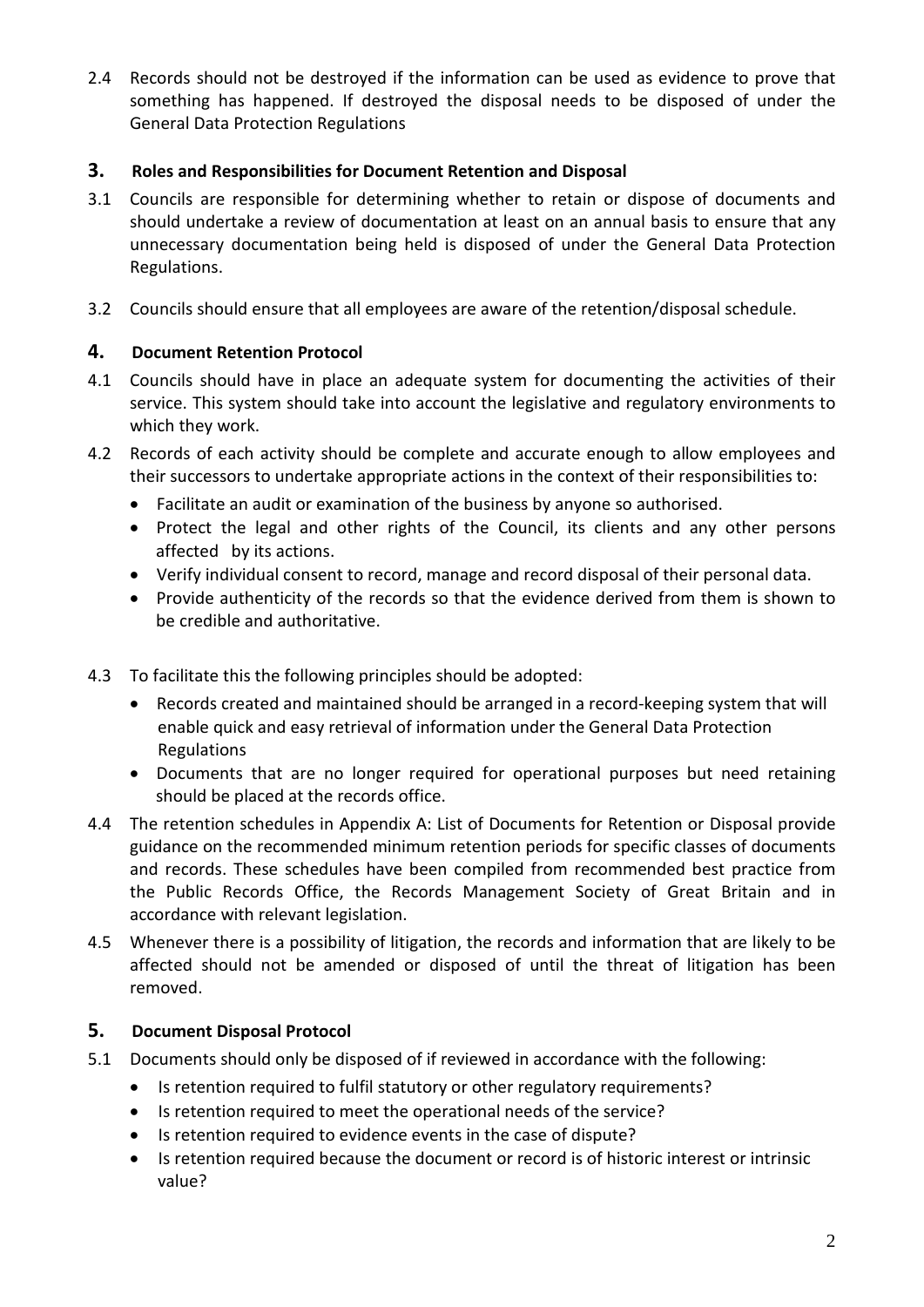- 5.2 When documents are scheduled for disposal the method of disposal should be appropriate to the nature and sensitivity of the documents concerned. A record of the disposal will be kept to comply with the General Data Protection Regulations.
- 5.3 Documents can be disposed of by any of the following methods:
	- Non-confidential records: place in waste paper bin for disposal.
	- Confidential records or records giving personal information: shred documents.
	- Deletion of computer records.
	- Transmission of records to an external body such as the County Records Office.
- 5.4 The following principles should be followed when disposing of records:
	- All records containing personal or confidential information should be destroyed at the end of the retention period. Failure to do so could lead to the Council being prosecuted under the General Data Protection Regulations.
	- the Freedom of Information Act or cause reputational damage.
	- Where computer records are deleted steps should be taken to ensure that data is 'virtually impossible to retrieve' as advised by the Information Commissioner.
	- Where documents are of historical interest it may be appropriate that they are transmitted to the County Records office.
	- Back-up copies of documents should also be destroyed (including electronic or photographed documents unless specific provisions exist for their disposal).
- 5.5 Records should be maintained of appropriate disposals. These records should contain the following information:
	- The name of the document destroyed.
	- The date the document was destroyed.
	- The method of disposal.

## **6. Data Protection Act 1998 – Obligation to Dispose of Certain Data**

6.1 The Data Protection Act 1998 ('Fifth Principle') requires that personal information must not be retained longer than is necessary for the purpose for which it was originally obtained. Section 1 of the Data Protection Act defines personal information as:

Data that relates to a living individual who can be identified:

- a) from the data, or
- b) from those data and other information which is in the possession of, or is likely to come into the possession of the data controller.

It includes any expression of opinion about the individual and any indication of the intentions of the Council or other person in respect of the individual.

- 6.2 The Data Protection Act provides an exemption for information about identifiable living individuals that is held for research, statistical or historical purposes to be held indefinitely provided that the specific requirements are met.
- 6.3 Councils are responsible for ensuring that they comply with the principles of the under the General Data Protection Regulations namely:
	- Personal data is processed fairly and lawfully and, in particular, shall not be processed unless specific conditions are met.
	- Personal data shall only be obtained for specific purposes and processed in a compatible manner.
	- Personal data shall be adequate, relevant, but not excessive.
	- Personal data shall be accurate and up to date.
	- Personal data shall not be kept for longer than is necessary.